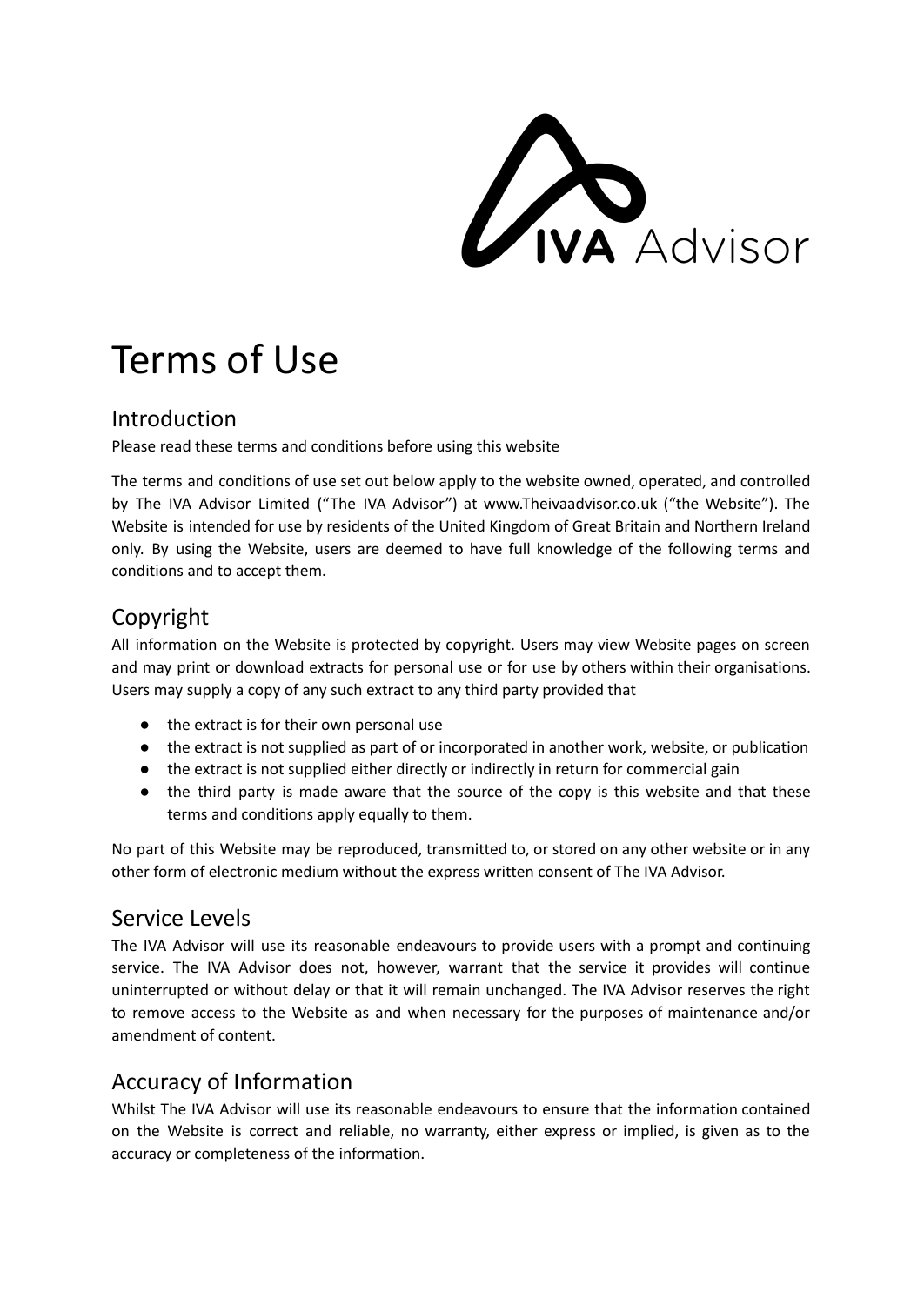The Website is intended to provide users with general information relating to The IVA Advisor, its various products and services, and other financial information, which may be of relevance or interest to users. The Website is not intended to provide exhaustive details in respect of any of the issues or matters referred to on it. Information generated via the IVA Advisor Analyser tool on the Website is intended to be considered as a high-level indicator only and should be treated by users as non-binding guidance.

Prior to making any decision or taking any action which may potentially affect users' personal finances or business, users are urged to take independent advice from suitably qualified advisors.

#### Links to External Sites

The Website may from time to time contain hypertext links to several websites owned, operated, and controlled by third parties. The IVA Advisor has no control over or proprietary interest in any of these websites and, as such, makes no warranties about the quality, security, accuracy, or any other aspect of such sites, and excludes all liability arising from use of the same.

#### Data Protection

The IVA Advisor takes the protection of users' personal data very seriously. The IVA Advisor does not collect any personal data through the Website without the user's consent. Where users of the Website provide personal information The IVA Advisor shall always process and utilise such personal information in accordance with the Data Protection Act 2018 and the General Data Protection Regulations. Only authorised employees, under appropriate confidentiality obligations will have access to user's personal information. If users who have provided The IVA Advisor with personal information would like to alter their details or check its accuracy, please email us at [compliance@theivaadvisor.co.uk](mailto:compliance@theivaadvisor.co.uk). When accessing the Website, information is occasionally collected automatically (i.e., not through a registration), whereby this information cannot be assigned to a specific person (e.g., Internet browser and operating system used; domain name of the website from where users arrived; number of visits; average dwell time; pages called up). The IVA Advisor uses this information to determine the activity of the Website and improve its content. When users visit the Website, information may be saved on users' computers as a "cookie" which is then automatically recognised on the next visit to the Website. Users who do not want The IVA Advisor to recognise their computers should set their Internet Browsers so that they delete cookies from the computer hard disk, block all cookies or warn users before saving a cookie. Please see the Privacy Policy on the Website for full information and further explanations.

#### Enquiries

Whilst every effort is made to ensure that any enquiries submitted are dealt with promptly, The IVA Advisor cannot guarantee that queries will always be dealt with within the timescale users may require. The IVA Advisor cannot always guarantee complete confidentiality for data transmitted via the internet or other electronic communications and would therefore recommend that users carefully consider sending sensitive information in this way.

#### Disclaimer

The IVA Advisor shall not be liable for any third-party claims or losses of any nature, including, but not limited to, loss of profits, indirect or consequential loss or loss due to circumstances beyond its